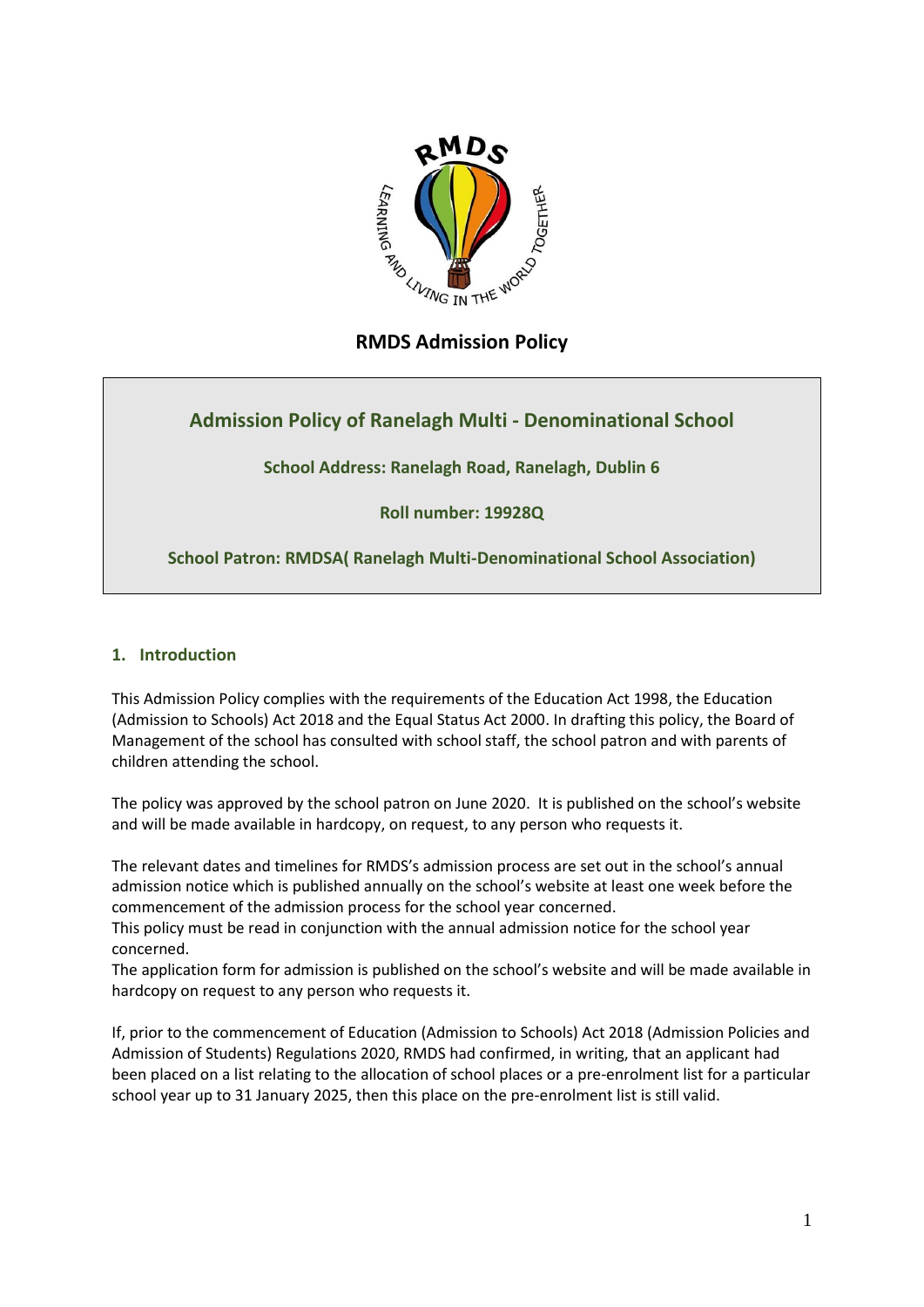## **2. Characteristic spirit and general objectives of the school**

RMDS is a National School under the Department of Education and Science and administered according to the Rules for National Schools. RMDS is located on Ranelagh Road, next to Mount Pleasant Square. It is on the site of the old St. Columba's National School which has, in various forms, provided education in the area for nearly one hundred years.

RMDS, founded in 1988, has its own independent patron Ranelagh Multi-Denominational School Association (RMDSA), and is one of the founding members of the Educate Together movement.

RMDS is fully committed to the values laid down in Educate Together's Charter. Our school is learner-centred, equality-based, co-educational and democratically-run. This means that all members of the school community, whatever their social, cultural or belief background, work together in an atmosphere of dignity and respect. Students follow an Ethical Education curriculum (referred to as the Core Curriculum), learning about morality and spirituality; equality and justice; belief systems and an ethical approach to the environment. It teaches students about different belief systems as well as atheism, agnosticism and humanism, without promoting any one worldview over another. Our equality-based ethos informs all policies and practices in the daily life of the school. In exercising these policy making and decision-making responsibilities, the school's Board of Management upholds the characteristic spirit of the school.

RMDS provides for equality of access in line with the Educate Together Charter and offers places to siblings enrolled in the school at the same time, in the first instance.

The definition of a sibling in this policy includes step siblings and foster siblings who are enrolled in the school at the same time.

Shortly before the summer break, a statement as to what constitutes a full school for the forthcoming school year is recorded in the RMDS Board of Management minutes. The concept of a full school is based on consideration of a wide range of factors in any given year such as: Department of Education and Skills regulations regarding class size; maintaining quality of education throughout the school; the school's commitment to equality-based education and the number of children in any class with English language education needs; the school's commitment to special education needs and the number of children in any class with special educational needs; health and safety considerations; the overall physical size of the school, the size of individual classrooms, the yard space available to the school.

## **3. Admission Statement**

RMDS will not discriminate in its admission of a student to the school on any of the following:

- (a) the sex or gender ground of the student or the applicant in respect of the student concerned,
- (b) the civil status ground of the student or the applicant in respect of the student concerned,
- (c) the family status ground of the student or the applicant in respect of the student concerned,
- (d) the sexual orientation ground of the student or the applicant in respect of the student concerned,
- (e) the religion ground of the student or the applicant in respect of the student concerned,
- (f) the disability ground of the student or the applicant in respect of the student concerned,
- (g) the ground of race of the student or the applicant in respect of the student concerned,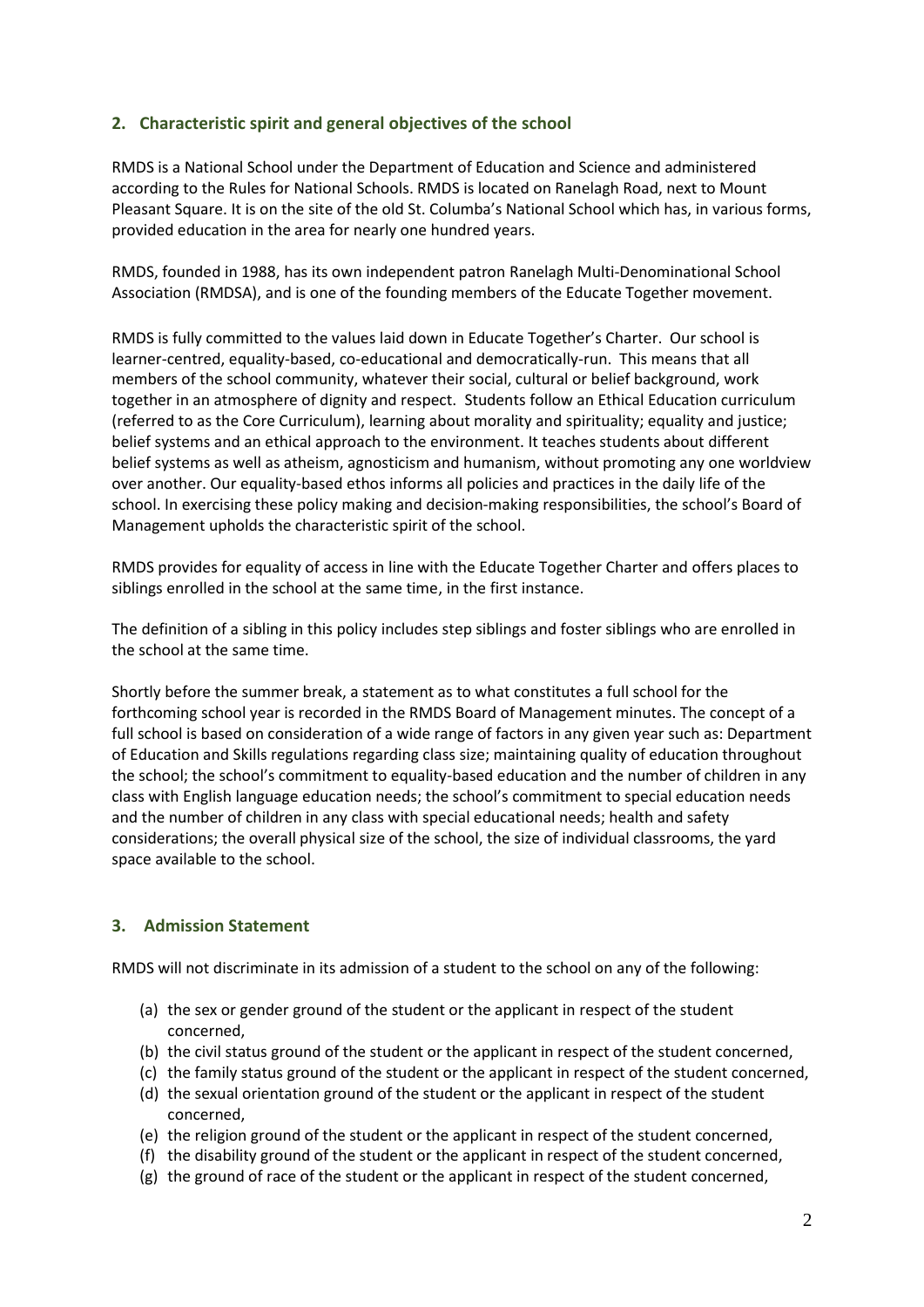- (h) the Traveller community ground of the student or the applicant in respect of the student concerned, or
- (i) the ground that the student or the applicant in respect of the student concerned has special educational needs

As per section 61 (3) of the Education Act 1998, 'civil status ground', 'disability ground', 'discriminate', 'family status ground', 'gender ground', 'ground of race', 'religion ground', 'sexual orientation ground' and 'Traveller community ground' shall be construed in accordance with section 3 of the Equal Status Act 2000.

## **4. Admission of Students**

This school shall admit each student seeking admission except where –

- a) the school is oversubscribed (please see section 8 below for further details)
- b) a parent of a student, when required by the principal in accordance with section 23(4) of the Education (Welfare) Act 2000, fails to confirm in writing that the code of behaviour of the school is acceptable to him or her and that he or she shall make all reasonable efforts to ensure compliance with such code by the student - [http://www.rmds.ie/policies/code-of](http://www.rmds.ie/policies/code-of-behaviour/)[behaviour/](http://www.rmds.ie/policies/code-of-behaviour/)
- c) Where a student is less than 4 years of age on the 1 September of the school year concerned.

### **5. What will not be considered or taken into account**

In accordance with section 62(7)(e) of the Education Act, the school will not consider or take into account any of the following in deciding on applications for admission or when placing a student on a waiting list for admission to the school:

- (a) a student's prior attendance at a pre-school or pre-school service, including naíonraí,
- (b) the payment of fees or contributions (howsoever described) to the school;
- (c) a student's academic ability, skills or aptitude;
- (d) the occupation, financial status, academic ability, skills or aptitude of a student's parents;
- (e) a requirement that a student, or his or her parents, attend an interview, open day or other meeting as a condition of admission;
- (f) a student's connection to the school by virtue of a member of his or her family attending or having previously attended the school other than siblings of students who are enrolled in the school at the same time,
- (g) the date and time on which an application for admission was received by the school,

This is subject to the application being received at any time during the period specified for receiving applications set out in the annual admission notice of the school for the school year concerned.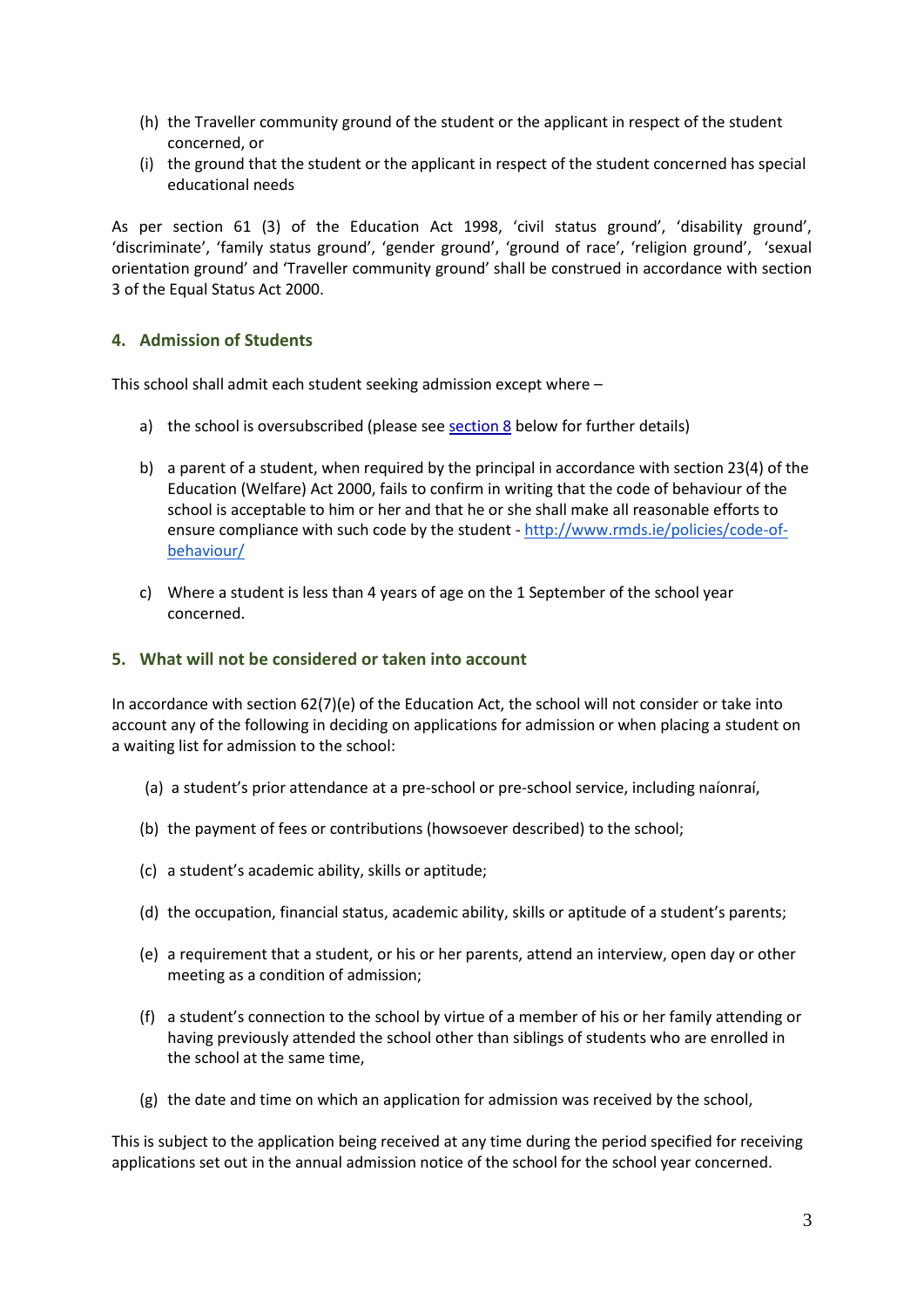Offers of places will be made in the first instance based on existing pre-enrolment waiting lists formed prior to February 2020, based on the priority category of the policy at the time of application (up until  $31<sup>st</sup>$  January 2025 only).

## <span id="page-3-0"></span>**6. Oversubscription**

### **a) Junior Infants**

In the event that the school is oversubscribed, the school will, when deciding on applications for admission, apply the following selection criteria in the order listed below to those applications that are received within the timeline for receipt of applications as set out in the school's annual admission notice for Junior Infants. Students must reach 4 years of age on or before 1st June of the school year concerned:

#### **Priority Category 1:**

Applicant students who are siblings of children enrolled in the school at the same time.

#### **Priority Category 2:**

Applicants who have reached 4 years of age before 31st December of the year prior to the school year concerned.

#### **Priority Category 3:**

Applicants who have reached four before 30th April of the year prior to the school year concerned.

#### **Priority Category 4:**

All other applicants

In the event that there are two or more students tied for a place or places in any of the selection criteria categories above (the number of applicants exceeds the number of remaining places), places will be offered or added to a waiting list by way of a lottery of completed applications.

This process will be carried out in a transparent manner in the presence of an independent Commissioner for Oaths or a member of An Garda Síochána, the school Principal and another member of the Board of Management. Applicants will be allocated a unique number and offers will be made in accordance with the number drawn. Twins, or other multiple applications for the same class, will be treated as one. Therefore, the same number will apply to each child.

# **b) Other year groups – Senior Infants to 6th Class**

If the school is oversubscribed, the school will, when deciding on applications for admission, apply the following selection criteria in the order listed below. It will be applied to those applications that are received within the timeline for receipt of applications as set out in the school's annual admission notice for other year groups. Students must be moving to the next year group if the application is for September or to the same year if applying to move during the school year:

#### **Priority Category 1:**

Applicant students who are siblings of children and enrolled in the school at the same time.

**Priority Category 2:** All other applicants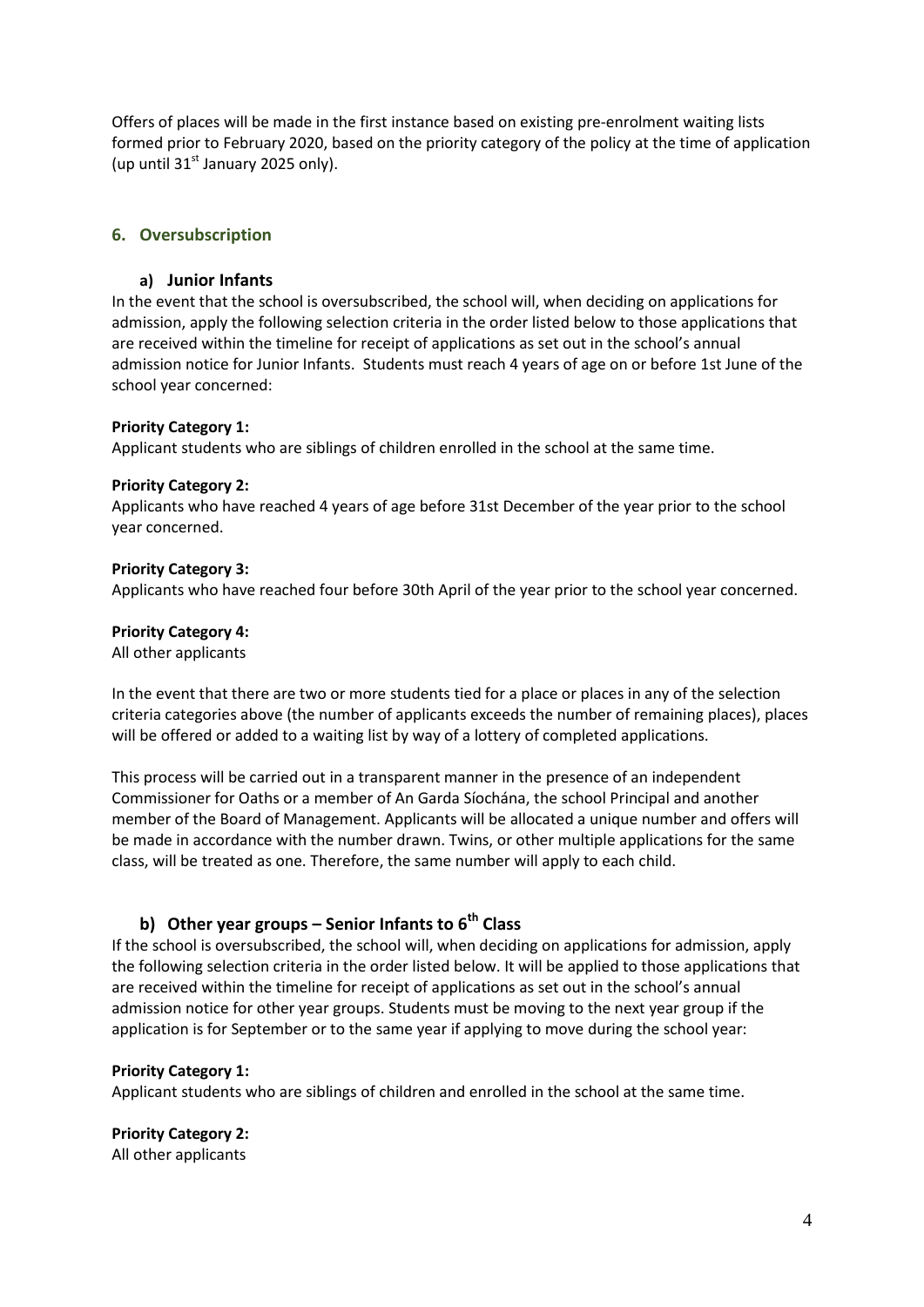In the event that there are two or more students tied for a place or places in any of the selection criteria categories above (the number of applicants exceeds the number of remaining places), places will be offered or added to a waiting list by way of a lottery of completed applications.

This process will be carried out in a transparent manner in the presence of an independent Commissioner for Oaths or a member of An Garda Síochána, the school Principal and another member of the Board of Management. Applicants will be allocated a unique number and offers will be made in accordance with the number drawn. Twins, or other multiple applications for the same class, will be treated as one. Therefore, the same number will apply to each child.

## <span id="page-4-0"></span>**7. Late Applications**

All applications for admission received after the closing date as outlined in the annual admission notice for Junior Infants or to other year groups will be considered and decided upon in date order of when they were received in accordance with our school's admissions policy, the Education Admissions to School Act 2018 and any regulations made under that Act.

Late applicants will be notified of the decision in respect of their application not later than three weeks after the date on which the school received the application. Late applicants will be offered a place if there is a place available. In the event that there is no place the name of the applicant will be added to the waiting list.

If two applications are received at the same time the applicant will be offered a place or placed on the waiting list by earliest date of birth.

#### **8. Waiting list in the event of oversubscription**

In the event of there being more applications to the school year concerned than places available in Junior Infants or other year groups, a waiting list of students whose applications for admission to RMDS were unsuccessful due to the school being oversubscribed will be compiled and will remain valid for the school year in which admission is being sought.

Placement on the waiting list of RMDS is in the order of priority assigned to the students' applications after the school has applied the selection criteria in accordance with this admission policy se[e section 6a](#page-3-0)bove. Late applications will be added to the list in date order, se[e section 7](#page-4-0) above.

Offers of any subsequent places that become available for and during the school year in relation to which admission is being sought will be made to those students on the waiting list, in accordance with the order of priority in relation to which the students have been placed on the list.

Waiting lists will expire at the end of each school year.

#### **9. Admissions of students after the commencement of the school year**

If a place is available after the commencement of the school year in which admission is sought, the place will be offered to the next place on the waiting list if there is one or to the next application.

#### **10. Decisions on applications**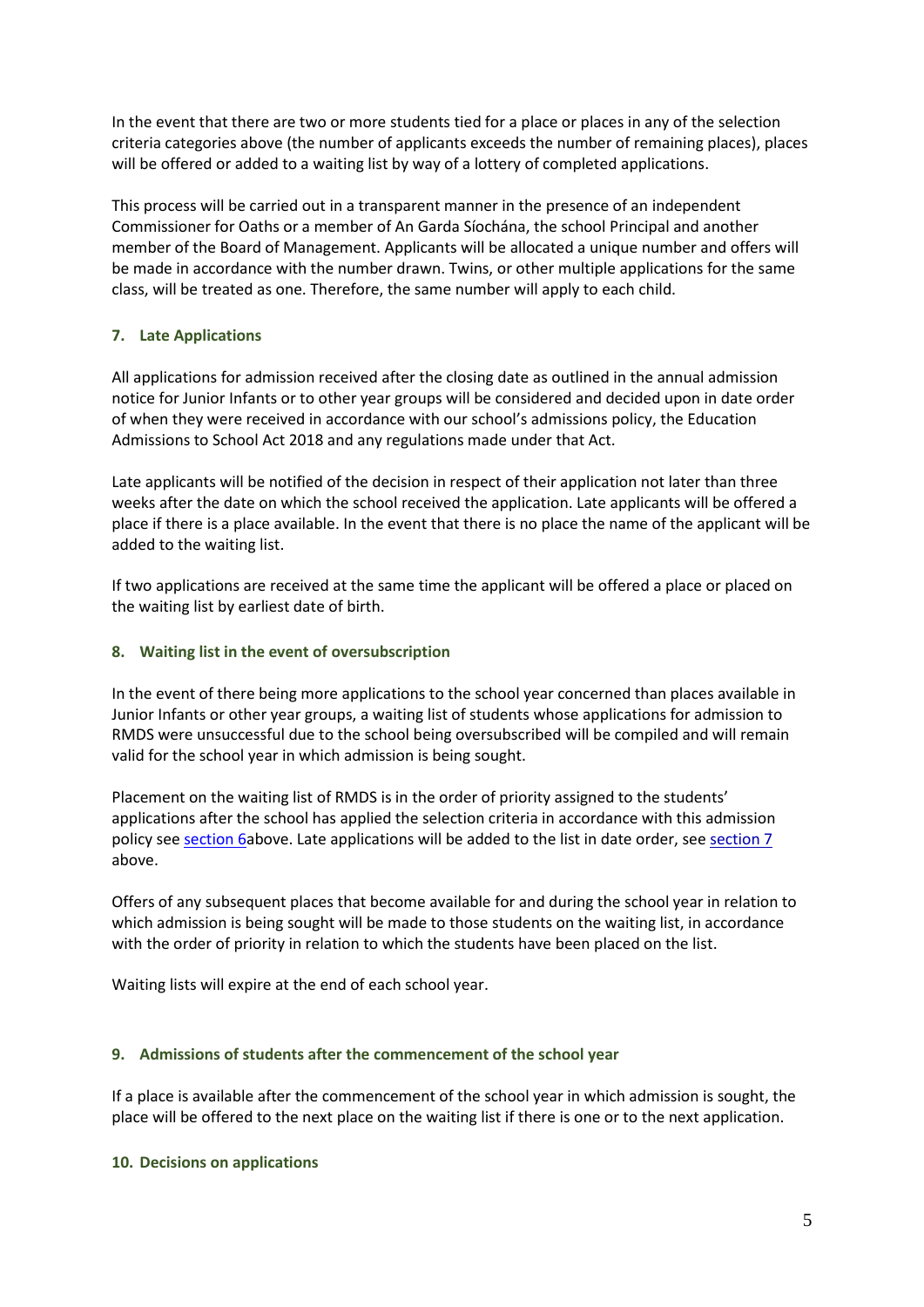All decisions on applications for admission to RMDS will be based on the following:

- Our school's admission policy
- The school's annual admission notice (where applicable)
- The informationprovided by the applicant in the school's official application form received during the period specified in our annual admission notice for receiving applications

Selection criteria that are not included in our school admission policy will not be used to make a decision on an application for a place in our school.

## **11. Notifying applicants of decisions**

Applicants will be informed in writing as to the decision of the school, within the timeline outlined in the relevant annual admissions notice but no later than three weeks after the annual admissions process or for late applications, three weeks after the school receives an application.

If a student is not offered a place in our school, the reasons why they were not offered a place will be communicated in writing to the applicant, including, where applicable, details of the student's ranking against the selection criteria and details of the student's place on the waiting list for the school year or class concerned.

Applicants will be informed of the right to seek a review/right of appeal of the school's decision (se[esection 16b](#page-6-0)elow for further details).

## <span id="page-5-0"></span>**12. Acceptance of an offer of a place by an applicant**

In accepting an offer of admission from RMDS, you must indicate—

(i) whether or not you have accepted an offer of admission for another school or schools. If you have accepted such an offer, you must also provide details of the offer or offers concerned and

(ii) whether or not you have applied for and awaiting confirmation of an offer of admission from another school or schools, and if so, you must provide details of the other school or schools concerned.

#### **13. Circumstances in which offers may not be made or may be withdrawn**

An offer of admission may not be made or may be withdrawn by RMDS where—

- (i) it is established that information contained in the application is false or misleading.
- (ii) an applicant fails to confirm acceptance of an offer of admission on or before the date set out in the annual admission notice of the school.
- (iii) the parent of a student, when required by the principal in accordance with section 23(4) of the Education (Welfare) Act 2000, fails to confirm in writing that the code of behaviour of the school is acceptable to him or her and that he or she shall make all reasonable efforts to ensure compliance with such code by the student; or
- (iv) an applicant has failed to comply with the requirements of 'acceptance of an offer' as set out in [section 12](#page-5-0) above.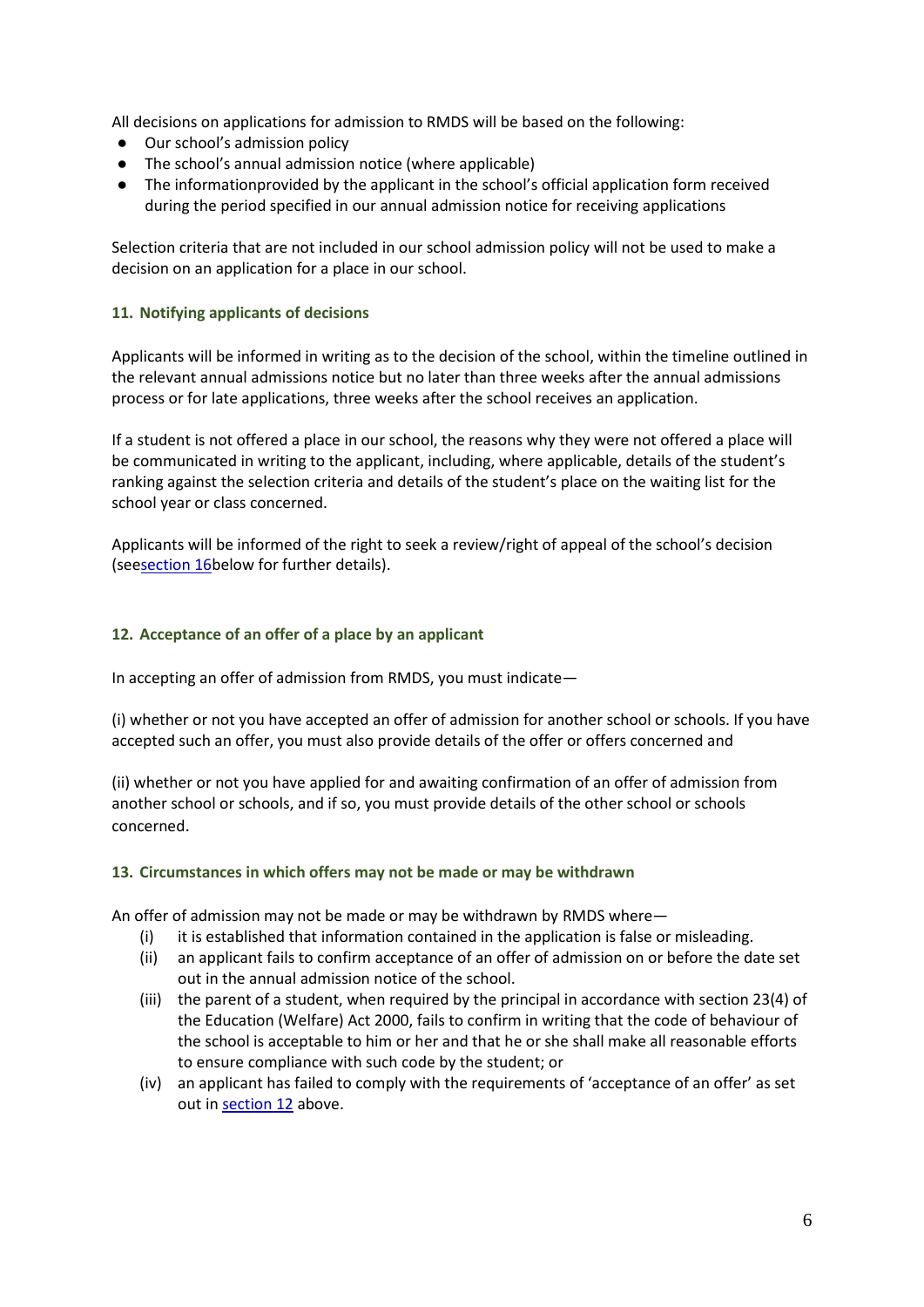#### **14. Sharing of Data with other schools**

Applicants should be aware that section 66(6) of the Education (Admission to Schools) Act 2018 allows for the sharing of certain information between schools in order to facilitate the efficient admission of students. Section 66(6) allows a school to provide a patron or another board of management with a list of the students in relation to whom –

- (i) An application for admission to the school has been received
- (ii) An offer of admission to the school has been made, or
- (iii) An offer of admission to the school has been accepted.

The list may include any of the following:

- (i) The date on which an application for admission was received by the school
- (ii) The date on which an offer of admission was made by the school
- (iii) The date on which an offer of admission was accepted by an applicant
- (iv) A student's personal details including his or her name, address, date of birth and personal public service number (within the meaning of section 262 of the Social Welfare Consolidation Act 2005)

#### **15. Declaration in relation to the non-charging of fees**

The board of RMDS or any persons acting on its behalf will not charge fees for or seek payment or contributions (howsoever described) as a condition of-

- (a) an application for admission of a student to the school, or
- (b) the admission or continued enrolment of a student in the school.

#### <span id="page-6-0"></span>**16. Reviews/appeals**

#### **Review of decisions by the Board of Management**

The parent of the student may request the Board to review a decision to refuse admission. Such requests must be made in accordance with Section 29C of the Education Act 1998.

Requests for review must be made within 3 weeks from date of refusal.

All requirements applicable to such reviews are set out in the procedures determined by the Minister under section 29B of the Education Act 1998 which are published on the website of the Department of Education and Skills.

The board will conduct such reviews in accordance with the requirements of the procedures determined under Section 29B and with section 29C of the Education Act 1998.

**Note:** Where an applicant has been refused admission due to the school being oversubscribed, the applicant **must request a review** of that decision by the Board of Management prior to making an appeal under section 29 of the Education Act 1998.

Where an applicant has been refused admission due to a reason other than the school being oversubscribed, the applicant **may request a review**of that decision by the Board of Management prior to making an appeal under section 29 of the Education Act 1998.